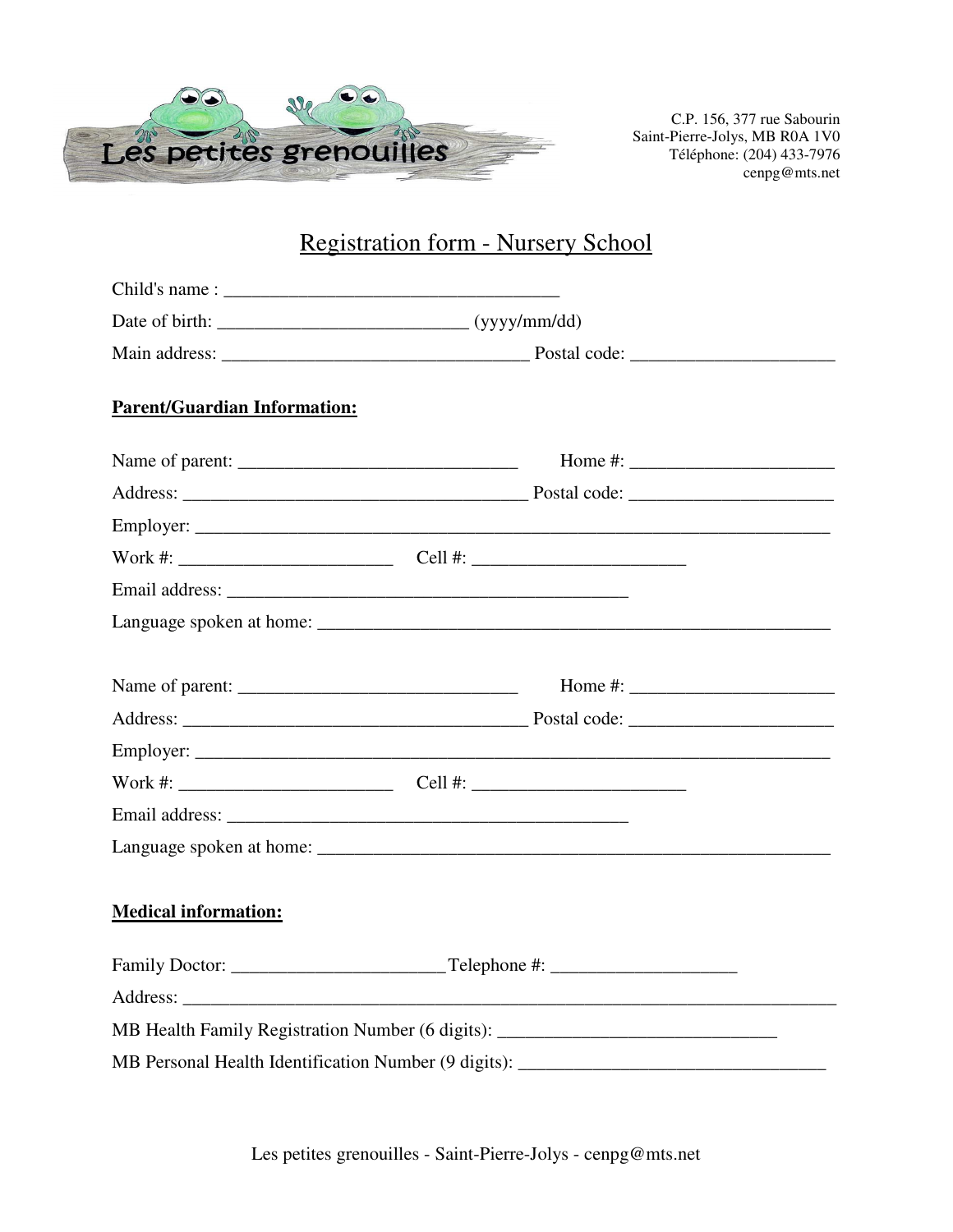### **Emergency Contacts (other than parent or guardian):**

| Telephone #: ________________________________Cell # ____________________________ |  |
|----------------------------------------------------------------------------------|--|
| <b>Additional information:</b>                                                   |  |
|                                                                                  |  |
|                                                                                  |  |
| Other needs:                                                                     |  |
|                                                                                  |  |
|                                                                                  |  |
| Names and ages of siblings:                                                      |  |
|                                                                                  |  |
|                                                                                  |  |
| Is there something else you would like to share with us regarding your child?    |  |
|                                                                                  |  |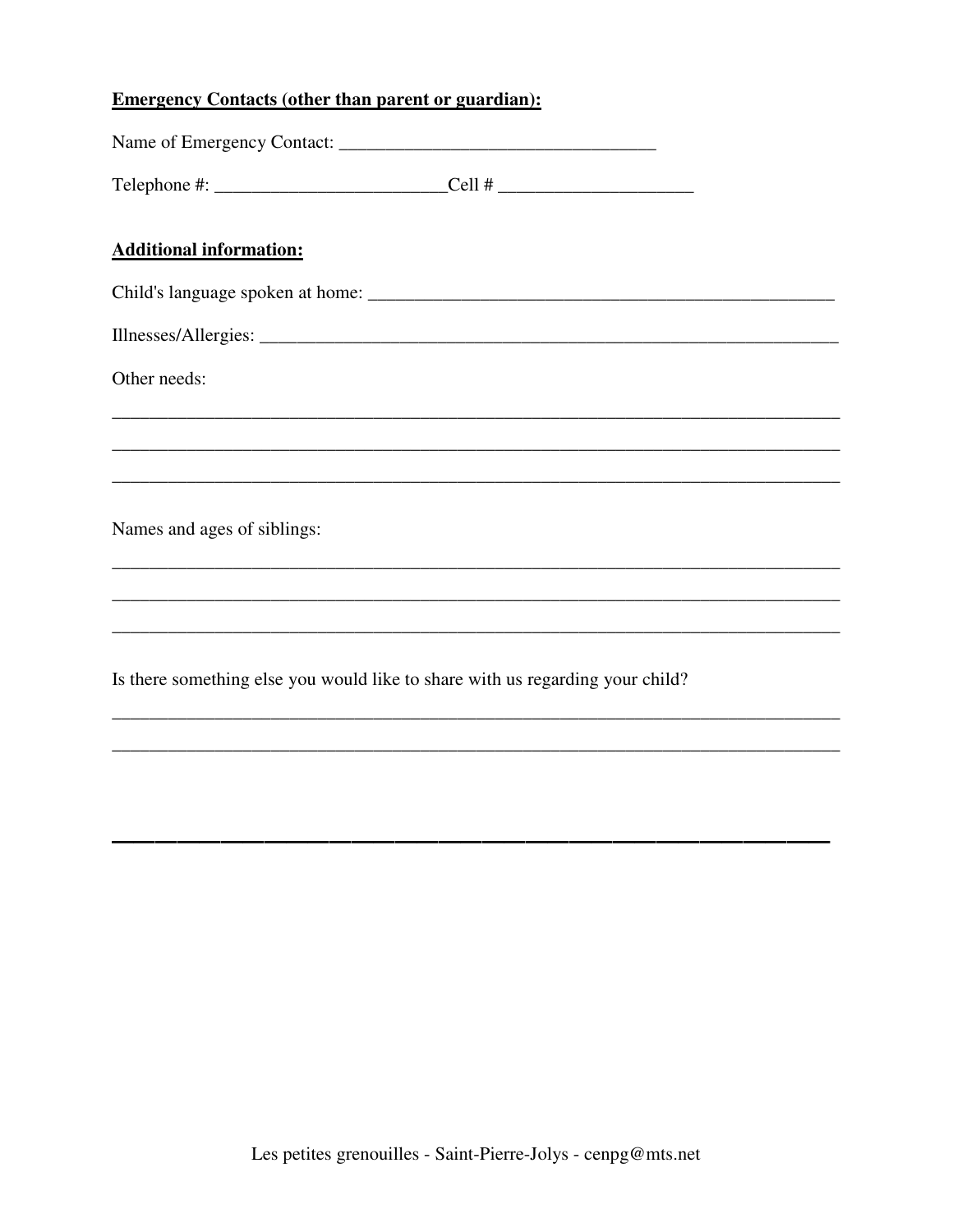## **\*\*Important\*\***

- Please remit all registration forms as well as the registration fee of 25\$ and post-dated cheques for each billing period according to the payment schedule chosen below. (Payable to LPG)

- The cost is 9.90\$ per session.

- Sessions are 3 times a week (**Monday, Tuesday and Friday**) as indicated on the calendar provided and will be from 9 to 11:30 am. (Part-time and casual spots are not available.) There are no sessions during holidays or school in-services.

- There is a 10\$ late fee for every 15 minutes past 11:35 am. This fee is to be remitted immediately directly to the educator.

- A 2 week notice is to be given to the centre when ceasing the program before the end date.

- Sessions will not be reimbursed unless ceasing the program before the end date, this with a 2 week notice. (If the centre needs to cancel a session due to bad weather, ect...a decision will be made whether to reimburse the session or to add another session at a later date.)

- Income tax receipts will be issued by the end of February of the following year.

- There is a one-time fee of 10\$ for being part of Les petites grenouilles Inc Coorperative.

- A fee of 25\$ will be charged for all NSF cheques.

- Children must be 3 (by the end of Dec of the current year) or 4 years old and potty trained.

- A child should not attend class if he/she is sick. Also, if he/she becomes sick while in session, the parent/guardian will be contacted to come for pick-up immediately.

- Should a child need to be transported by ambulance, all charges associated will be the parent/guardian's responsibility.

- In the event of parental separation, the parent/guardian will inform the Director/educator of the custody/access arrangements or court orders pertaining to the children in care. If there is no custody agreement or court order, the parents should provide a statement signed by both parents specifying the custody arrangement.

#### **\*\*All information shared will remain confidential at all times.\*\***

---------------------------------------------------------------------------------------------------------------------

\*\*Please provide a back pack, change of clothes, indoor shoes and outdoor shoes, as well as a nutritious snack for each session.

**I have read and understand the policies in regards to Les petites grenouilles nursery program. I accept to abide by all rules.** 

**\_\_\_\_\_\_\_\_\_\_\_\_\_\_\_\_\_\_\_\_\_\_\_\_\_\_\_\_\_\_\_\_\_\_\_\_\_\_\_\_\_ \_\_\_\_\_\_\_\_\_\_\_\_\_\_\_\_\_\_\_\_\_\_\_\_\_\_\_\_\_** 

**Parent/guardian signature Date** Date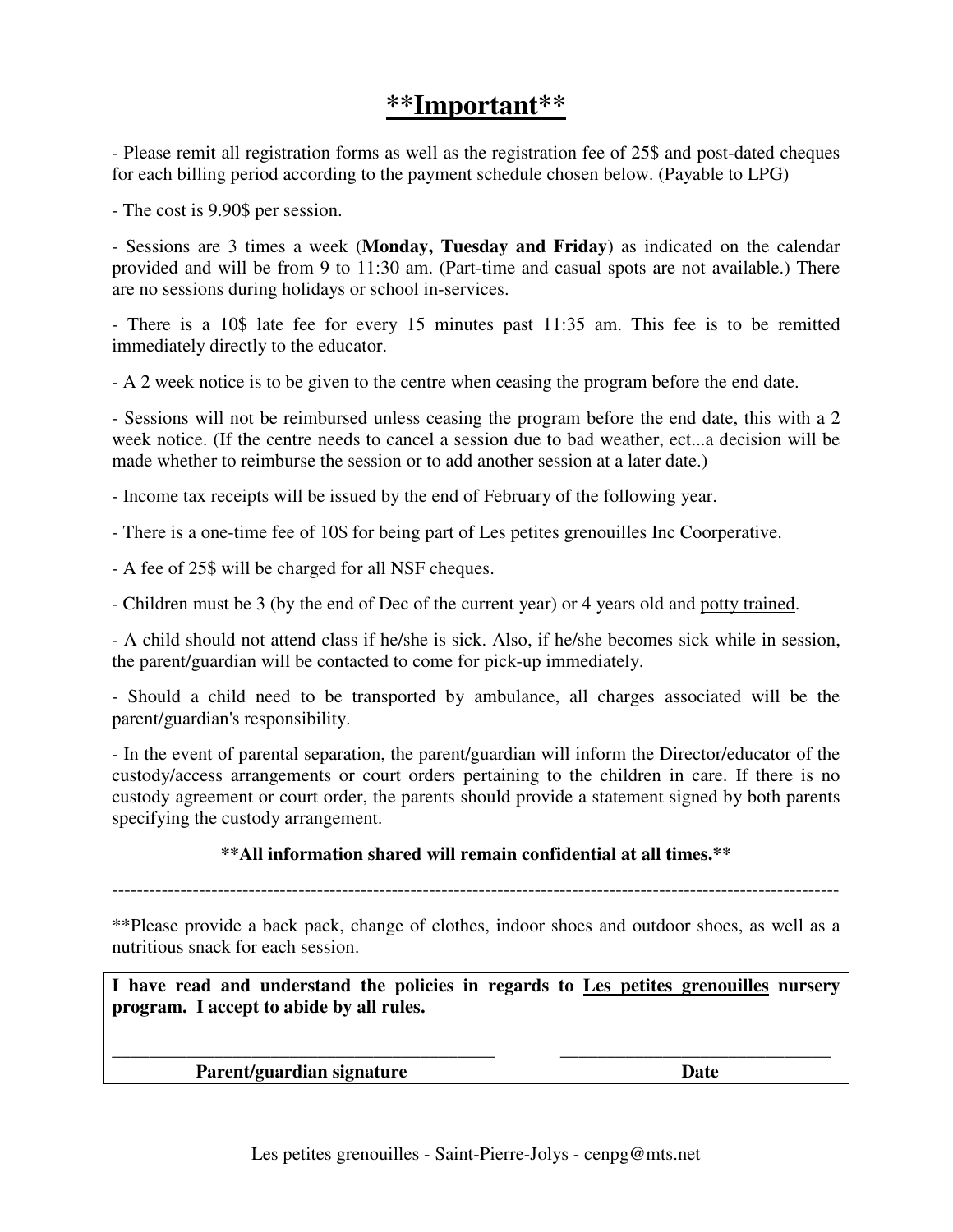# **Consent form**

| I authorize my child,<br>(Nom de l'enfant)                                                                                                                          |            |                |
|---------------------------------------------------------------------------------------------------------------------------------------------------------------------|------------|----------------|
| - to take walks in the community with his/her group,                                                                                                                | <b>Yes</b> | N <sub>0</sub> |
| - to participate in local events,                                                                                                                                   | Yes        | N <sub>0</sub> |
| - to be photographed or filmed<br>(photos can be used in the center, on the website (no names will<br>be posted), or in every child's souvenir album to bring home) |            | N <sub>0</sub> |
| Parent/guardian signature                                                                                                                                           |            | Date           |

(2016-2017 School year)